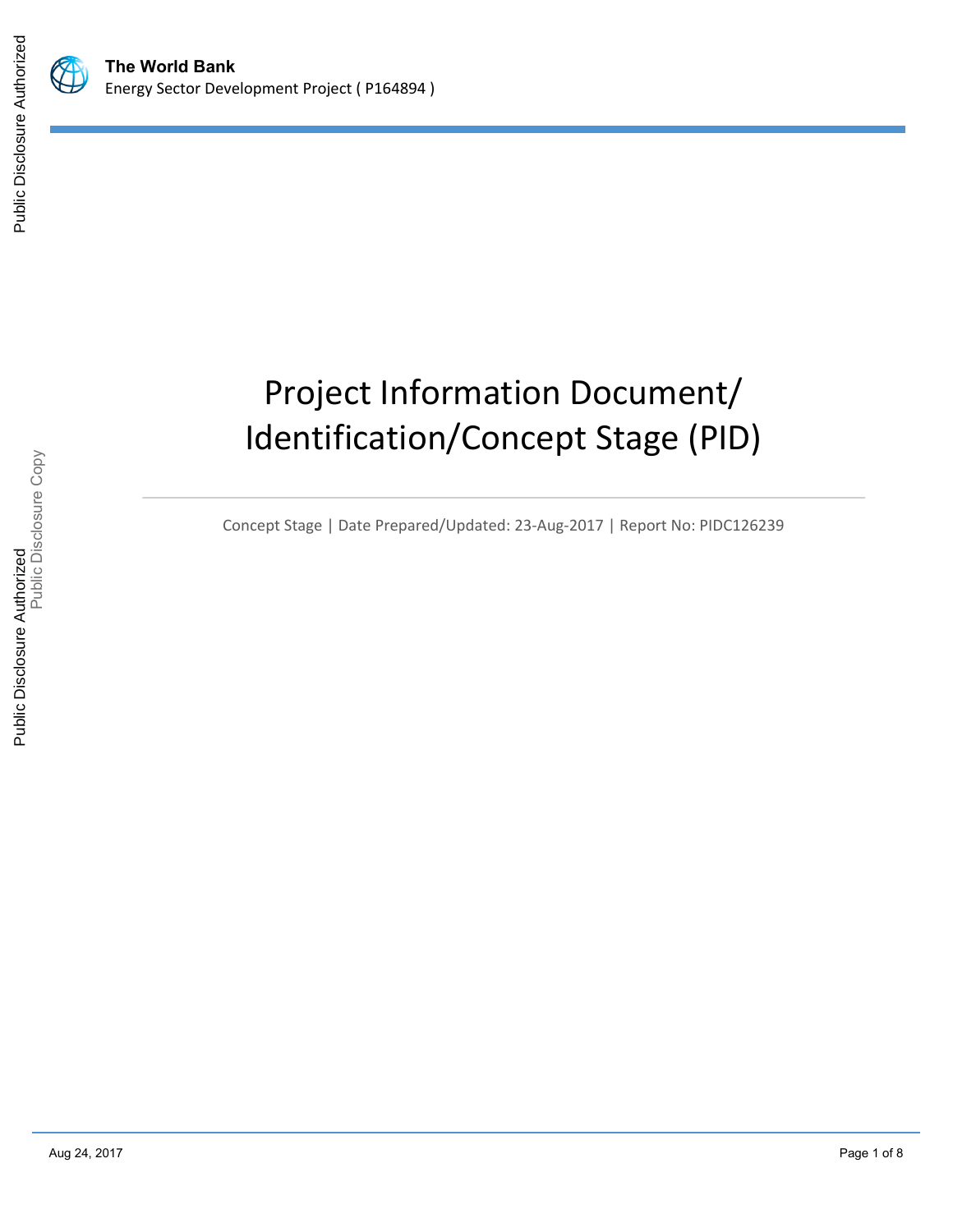

### **BASIC INFORMATION**

### **A. Basic Project Data**

| Project ID                                    | Parent Project ID (if any)                                                                 | Environmental<br><b>Assessment Category</b> | Project Name                                            |
|-----------------------------------------------|--------------------------------------------------------------------------------------------|---------------------------------------------|---------------------------------------------------------|
| P164894                                       |                                                                                            | <b>B</b> - Partial Assessment               | <b>Energy Sector Development</b><br>Project (P164894)   |
| Region                                        | Country                                                                                    | Date PID Prepared                           | <b>Estimated Date of Approval</b>                       |
| <b>EAST ASIA AND PACIFIC</b>                  | Kiribati                                                                                   | 23-Aug-2017                                 |                                                         |
| Financing Instrument                          | Borrower(s)                                                                                | <b>Implementing Agency</b>                  | Initiation Note Review<br>Decision                      |
| <b>Investment Project</b><br><b>Financing</b> | Ministry of Public Works and<br>Utilities, Ministry of Finance<br>and Economic Development | The World Bank                              | The review did authorize the<br>preparation to continue |

### **Financing (in USD Million)**

| <b>SUMMARY</b>            |      |
|---------------------------|------|
| <b>Total Project Cost</b> | 0.30 |
| <b>Total Financing</b>    | 0.30 |
| <b>Financing Gap</b>      | 0.00 |
|                           |      |

## DETAILS

### **B. Introduction and Context**

### Country Context

Kiribati is a nation comprising 33 coral atolls and islands spanning an area of 3.5 million square kilometres of ocean in the Pacific, with a land area of about 810 sq km. The permanent population is about 110,000 spread over 24 islands, with more than half living on South Tarawa Atoll. The islands have few natural resources including water and are prone to drought. As a consequence, traditionally the people have relied heavily on the sea for their livelihood. Kiribati faces many challenges that are unique to small island nations, including remoteness from markets, limited natural resources, a widely dispersed population, and vulnerability to economic shocks.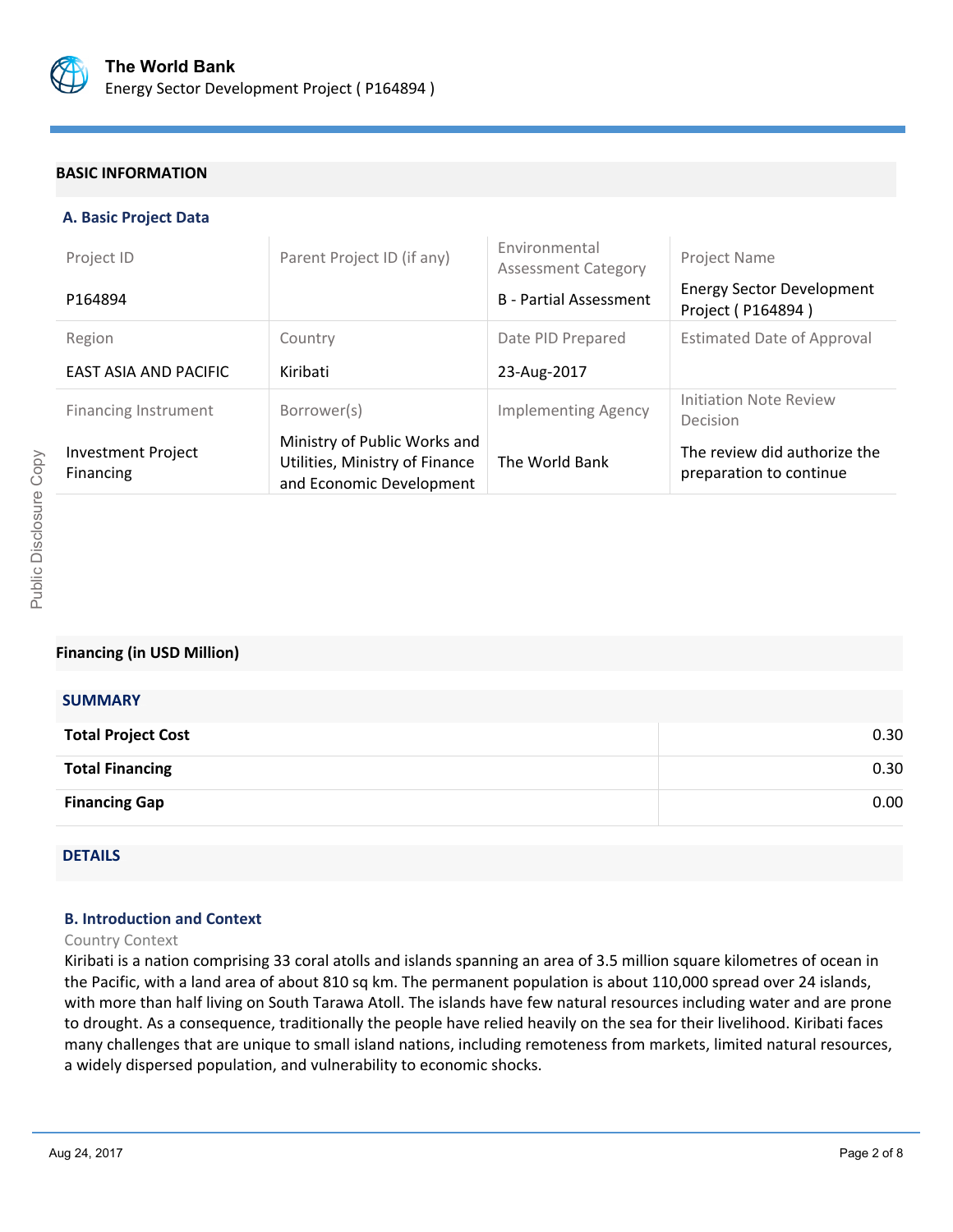

Kiribati is at the forefront of climate change, with its vulnerability exacerbated by rising sea levels, increased storm strength and frequency, and unpredictable precipitation. The country ratified the UN Framework Convention on Climate Change (UNFCCC) on 7 February 1995 and the Kyoto Protocol on 7 September 2000. Kiribati has also developed a Joint Implementation Plan for Climate Change and Disaster Risk Management 2014 -2023 (KJIP), which it released in 2014 and sets out a holistic approach to integrating climate change and disaster risks into all sectors. The Plan aims to reduce the vulnerability of the country to the impacts of climate change and disaster risks and to coordinate priorities for action.

Economically, Kiribati is listed as one of the world's Least Developed Countries by the United Nations. Since 1979 when the country's most marketable natural resource of phosphate from Banaba was mined out, the country's economy has been dependent on three major sources of income. These include the earnings from the Revenue Equalization Reserve Fund (RERF) established in 1956 and funded by the revenue from phosphate mining; the licensing of foreign fisheries in Kiribati's huge Exclusive Economic Zone and remittances from overseas workers, who are mainly seamen on European vessels. Tourism is negligible due to the high cost of access and the lack of visitor facilities. Kiribati primary commercial income comes from fishing, export of aquarium fish, and coconut products. Exports have traditionally been very low in Kiribati around \$7 million annually while imports are around the \$100 million mark, predominantly foodstuffs. The low export trends are attributed to limited product varieties and supply capacity. Kiribati's economic growth has however improved in recent years, with GDP growth rates of 5.2 per cent in 2012, 5.8 per cent in 2013 and 2.4 per cent in 2014, and 3.5 per cent in 2015. Inflation has remained low with rates increasing by 0.6 per cent in 2015. Recent GDP growth has reversed a trend of declining GDP per capita with the GDP per capita at \$1,838 in 2014. However, GDP per capita in Kiribati is still the lowest of all Pacific countries.

Poverty and hardship are widespread in Kiribati with 21.8 per cent of the population under the Basic Needs Poverty Line in 2016. Poverty is highest in South Tarawa (22.4 per cent) and lowest in the Line and Phoenix Islands (8.9 percent). Despite the high rates of poverty, expenditure below the basic needs food poverty line was only 4.9 per cent of the population with a low rate of .05 per cent for the Line and Phoenix islands. The Gini Coefficient of 0.39 per cent7 suggests that income inequality in Kiribati is about the average of other Pacific nations. This most likely reflects the high level of subsistence living in the country.

Donors have played a large part in assisting with development in Kiribati through several means including soft loans, bilateral grants and regional programs. In 2014, the amount provided in official development assistance was \$105 million compared with the recurrent government expenditure of \$135.7 million. In 2014, for the first time, Kiribati received \$10.4 million from the World Bank, the ADB and New Zealand in budget support.

### Sectoral and Institutional Context

Kiribati, like other SIDS depends on imported oil products to meet the vast majority of its energy needs. This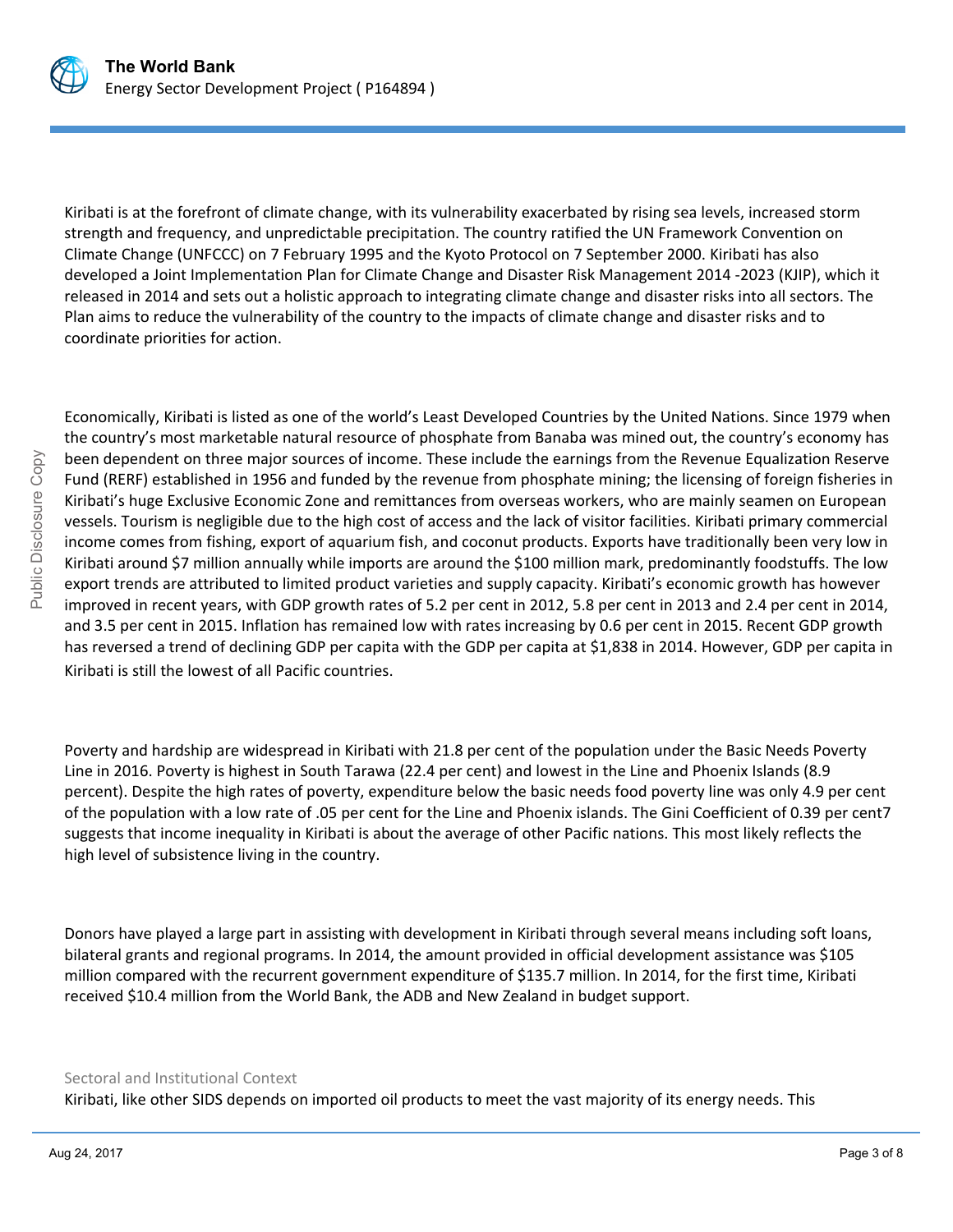

dependence makes Kiribati extremely vulnerable to oil price volatility. The imported petroleum includes automotive distillate oil, petrol, dual-purpose kerosene, liquefied petroleum gas and aviation gasoline, which is used for small turboprop planes. About half of the imported oil is used for electricity generation for the main electricity grid system on South Tarawa atoll, Kiribati's most populous island (approximately 60 percent of the total population). In the outer islands where approximately 30 percent of the population resides, only about 30 percent have access to electricity, mostly stand-alone solar PV home systems with some using micro oil-based fuel generators. These rural dwellers rely heavily on biomass for cooking and copra drying (making up around 25% of gross national energy production). Petroleum use in the outer islands is mainly kerosene which is used for lighting or cooking; petrol for motorcycles, outboard powered boats and a few private and community stand-alone gen-sets; and diesel is mainly used for land transport and for power generation in some institutions. Solar water heating and solar PV are other renewable energy technologies in use, however they produce less than 1 percent of total energy used in Kiribati.

South Tarawa accounts for the vast majority of electricity demand in Kiribati (2.37 GWh of generation in 2014). As a result, South Tarawa has the largest and most complex electricity generation system in Kiribati with an installed capacity of 4.7 MW of diesel generation. A number of large grid-connected PV systems have also been installed or will soon be operational in South Tarawa. In total, these systems will have a generation capacity of 1.42 MW. The 400kW system has been operational at Bikenibeu Power Station since March 2015. The 500kW system at Bonriki funded by The United Arab Emirates and Masdar was commissioned in September 2015. The World Bank has funded 516 kW of solar PV spread over four sites, which were commissioned in 2016. The current power system already has enough installed or planned grid connect PV capacity so that battery storage needs to be deployed in the immediate future to ensure system stability. Kiritimati Island has the second largest electricity demand in Kiribati with 2014 total generation estimated at 1.65 GWh.

The remainder of Kiribati's power generation systems are composed of small diesel generators, PV-diesel micro grids and solar home systems distributed across the outer islands. Some solar PV has been installed in remote parts of Kiribati. The Solar Energy for the Outer Islands project (US\$5.3 million), implemented by the Kiribati Solar Energy Company and funded by the European Union, was completed in 2015 providing 2,010 solar home kits, 281 solar kits for maneaba, businesses and teacher residences. Another 8-hybrid mini-grid systems for high schools on 18 islands were installed in 2015 with the EU funding. An additional 10,000 small solar lighting kits were provided with Taiwan funding assistance for delivery and installation on all outer islands.

Electricity provision in Kiribati is the responsibility of the Public Utilities Board (PUB) (responsible for the generation, transport and retail of electricity) and is regulated by the Energy Implementation Unit within the Ministry of Public Works and Utilities (MPWU). The MPWU is responsible for overall coordination and implementation of energy policy. Other key stakeholders include the Ministry of Finance and Economic Development (MFED), the Ministry of Line and Phoenix Island Development (MLPID) responsible for all government services on Kiritimati, the Kiribati Copra Mill Company Ltd (KCMCL) that produces coconut oil and the Kiribati Copra Cooperative Society (KCCS) that produces copra.

The Government of Kiribati has sought to undertake greater long-term planning of its energy sector. In 2011, Kiribati joined other Pacific island countries in collectively agreeing on the value of developing credible, comprehensive energy roadmaps to overcome the regulatory, technical and financial barriers to increasing access to affordable renewable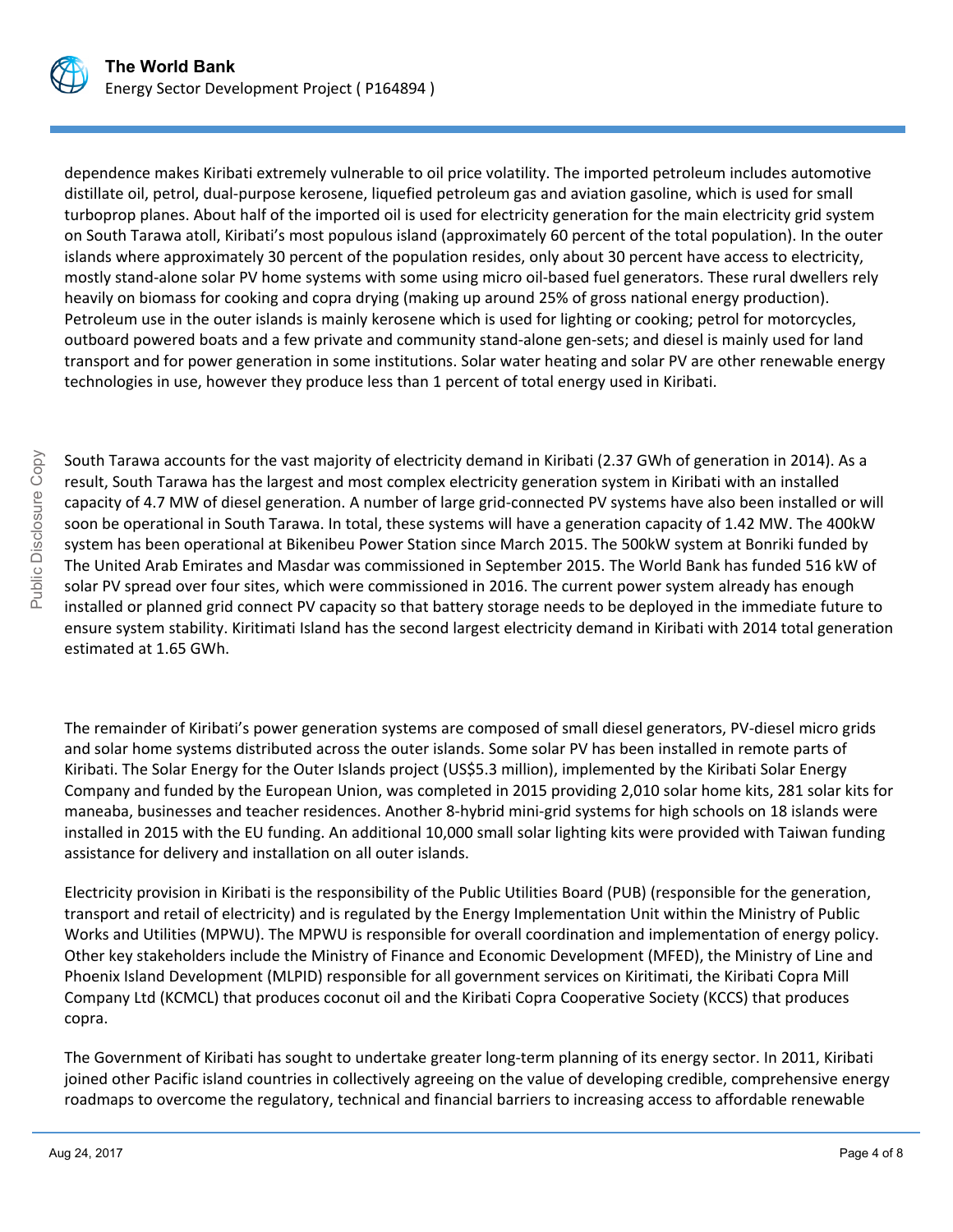

energy in the Pacific Islands. In its three-year Development Plan (2012-2015), the MPWU highlighted the need to have a long-term plan (roadmap) for the energy sector. In response to these calls for action, Kiribati has developed a comprehensive plan—the Kiribati Integrated Energy Roadmap (KIER)—to support the country's transition to renewable energy and efficient use of resources.

The KIER comprises a policy framework with specific targets and a set of priority actions, with associated cost estimates and specific timelines. The KIER presents a packaged plan of institutional, policy, regulatory, technical, financial and capacity-building actions that, collectively, will enable the Government of Kiribati to achieve its energy objectives, in line with the Kiribati National Energy Policy 2009 and Strategic Plan (2012-2015). While all renewable options are being explored as part of the KIER, a particularly important objective is to explore the potential for the development of coconut oil as an alternative fuel to diesel, for both power generation and transport, as this is considered to be the most promising route by which Kiribati can reduce its emissions. The KIER is focused on achieving the following renewable energy related goals:

- The goal for Tarawa is a 45 percent reduction in fossil fuel use by 2025. 23 percent of this goal will be achieved through deployment of renewable energy and 22 percent through improvements in energy efficiency.
- The goal for Kiritimati is a 60 percent reduction in fossil fuels by 2025. 40 percent is to be achieved through deployment of renewable energy and 20 percent through improvements in energy efficiency
- The goal for the Outer Islands is a 60 percent reduction in fossil fuel use in all rural public infrastructure, including Southern Kiribati Hospital and ice plants, (40 percent through deployment of renewable energy and 20 percent through improvements in energy efficiency) by 2025 The goal for rural public and private institutions (*e.g.* Boarding schools, the Island Council, private amenities and households) is to meet of 100 percent electricity demand with renewable energy by 2025

The KIER is aligned to the United Nations' Sustainable Energy for All (SE4ALL) objectives to be achieved by 2030 of: ensuring universal access to modern energy; doubling the share of renewable energy in the global energy mix; and doubling the global rate of improvement in energy efficiency. The KIER will be used to guide the development and implementation of the renewable energy Investment Plan.

In its request to the World Bank for support the Government has prioritized the need to increase the share of renewable energy to the power grids on the islands with the largest populations, including South Tarawa and Kiritimati Island. The power grids on these islands are heavily reliant on the use of diesel generators as the primary source of power.

### Relationship to CPF

A World Bank Group (WBG)'s Regional Partnership Framework (RPF) (2017-2021) for nine Pacific Island Countries including Kiribati sets out four focus areas and objectives supported by the WBG program: a) fully exploiting the available economic opportunities; b) enhancing access to employment opportunities; c) protecting incomes and livelihoods; and d) strengthening the enablers of growth opportunities (macroeconomic management, infrastructure and addressing knowledge gaps).

In June 2014, the Scaling Renewable Energy Program (SREP) in Low Income Countries, established under the umbrella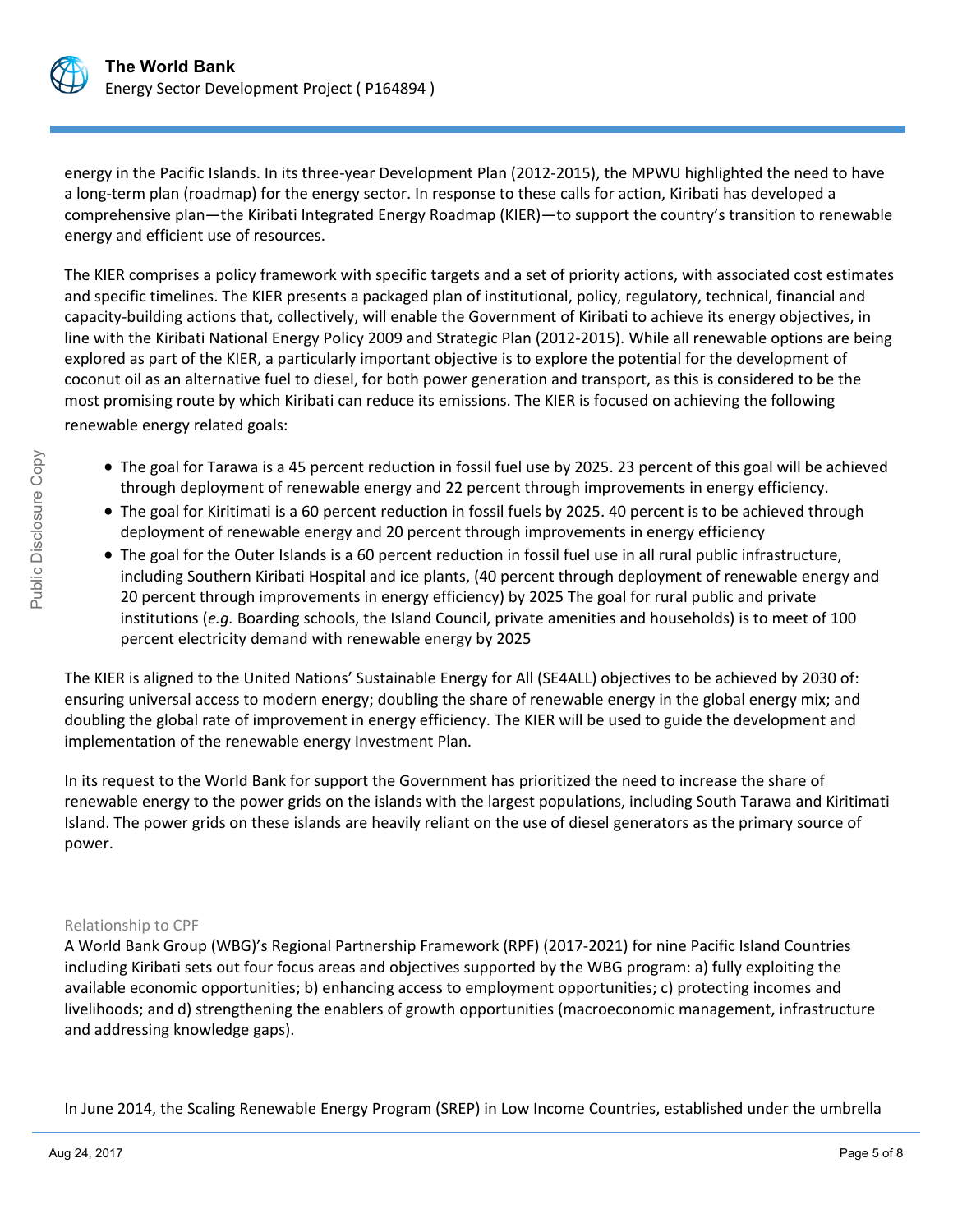

of the Climate Investment Funds (CIF), selected Kiribati as participating country, to pilot and demonstrate the financial and economic viability of renewable energy projects that can lead to transformational outcomes through the creation of economic opportunities and/or the increase of energy access. This involves the development of an investment plan (Investment Plan or IP), outlining a country-level programmatic approach to increase renewable energy investments as a proportion of total investments in the electricity sector.

The proposed IP is well aligned with the focus areas and objectives of the RPF, most strongly contributing to strengthening the enablers of growth opportunities. Increasing access to energy will open up new opportunities for enhancing income generating activities and improve productivity by decreasing production costs and improving quality, therefore increasing household incomes

The Investment Plan will also contribute to global efforts to mitigate climate change by promoting the use of clean energy technologies, including the use of solar energy to displace current use of diesel and kerosene for lighting. This will contribute to the WBG's twin goals of i) eliminating extreme poverty and ii) boosting shared prosperity. This project will also support the Government of Kiribati's energy and renewable energy goals set out in its energy policy and KIER.

The World Bank's prior engagement in the energy sector in Kiribati under the Grid Connected Solar Photovoltaic Project and the Utilities Services Reform Project has it well placed to provide the support requested by the Government.

### **C. Project Development Objective(s)**

Proposed Development Objective(s)

The development objective is to support the Government of Kiribati to prepare an Investment Plan for consideration by the SREP for endorsement.

# Key Results

Renewable Energy Investment Plan.

### **D. Preliminary Description**

### Activities/Components

The World Bank, in consultation with the Government of Kiribati, will commission a consultant to assist it to draft the Scaling Up Renewable Energy Investment Plan. It is expected the Investment Plan will identify the renewable energy technologies and projects that will contribute positively to the sustainable economic development of Kiribati and supporting goals under the RPF. It will also outline the specific tasks that must be carried out to successfully deliver the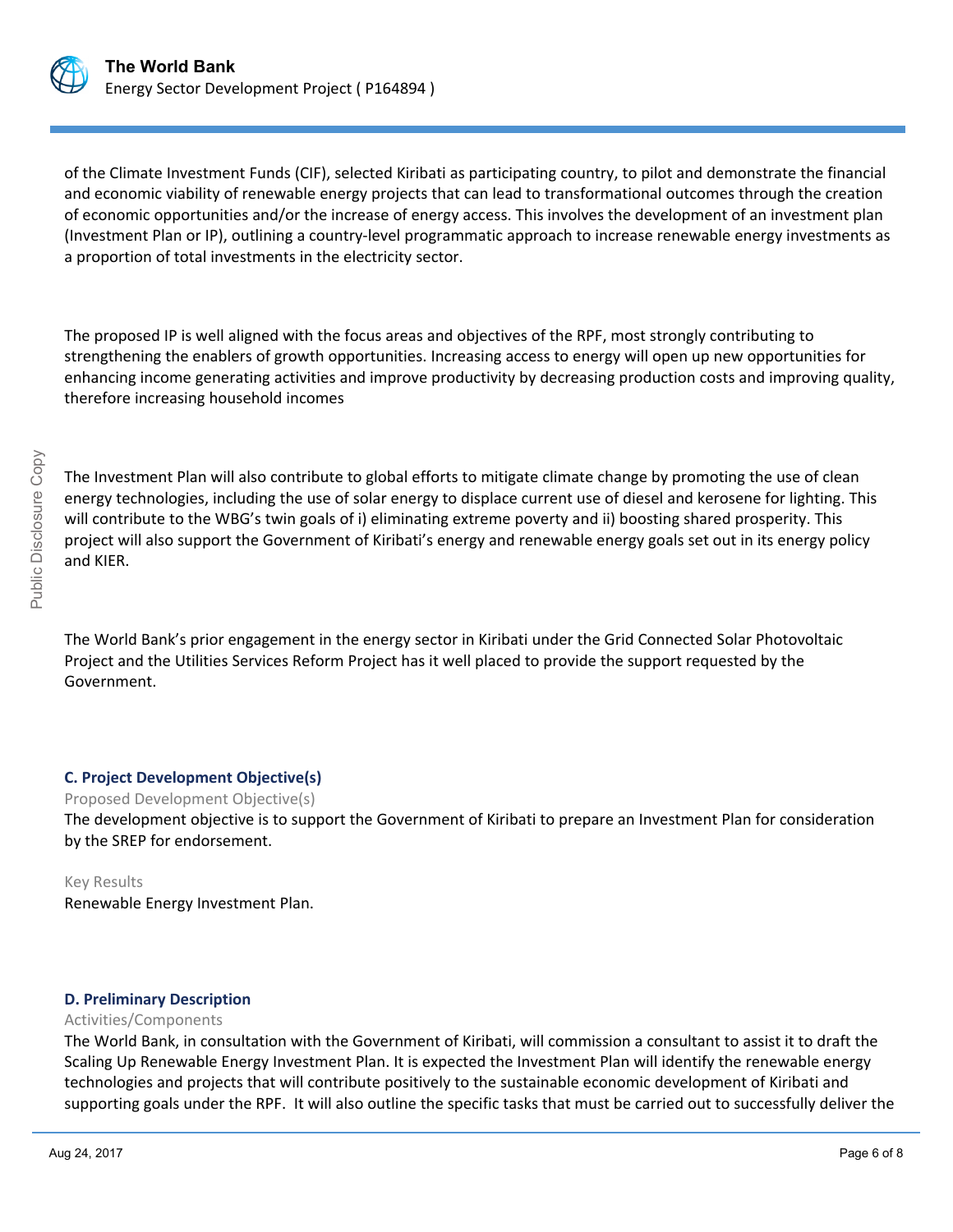

projects, identify the financing options for funding the projects, and identify the ways in which SREP can help to leverage concessional and private sector financing.

### **SAFEGUARDS**

### **E. Safeguard Policies that Might Apply**

| Safeguard Policies Triggered by the<br>Project    | <b>Yes</b> | <b>No</b> | TBD |
|---------------------------------------------------|------------|-----------|-----|
| Environmental Assessment OP/BP 4.01               | Χ          |           |     |
| Natural Habitats OP/BP 4.04                       |            | X         |     |
| Forests OP/BP 4.36                                |            | X         |     |
| Pest Management OP 4.09                           |            | X         |     |
| Physical Cultural Resources OP/BP 4.11            |            | X         |     |
| Indigenous Peoples OP/BP 4.10                     |            | X         |     |
| Involuntary Resettlement OP/BP 4.12               |            | X         |     |
| Safety of Dams OP/BP 4.37                         |            | X         |     |
| Projects on International Waterways<br>OP/BP 7.50 |            | X         |     |
| Projects in Disputed Areas OP/BP 7.60             |            | х         |     |

# **CONTACT POINT**

### **World Bank**

| Contact:      | Kamleshwar Prasad Khelawan | Title : | Senior Energy Specialist |
|---------------|----------------------------|---------|--------------------------|
| Telephone No: | 5740+6573/                 | Email:  |                          |

### **Borrower/Client/Recipient**

| Borrower:                 | Ministry of Public Works and Utilities       |         |                                        |
|---------------------------|----------------------------------------------|---------|----------------------------------------|
| Contact:<br>Telephone No: | Benjamin Tokataake<br>68626142               | Title : | Secretary<br>Email: secret@mpwu.gov.ki |
| Borrower:                 | Ministry of Finance and Economic Development |         |                                        |
| Contact:                  | Tukabu Tauati                                | Title : | Secretary                              |
| Telephone No:             | 68621282                                     |         | Email: secretary@mfep.gov.ki           |